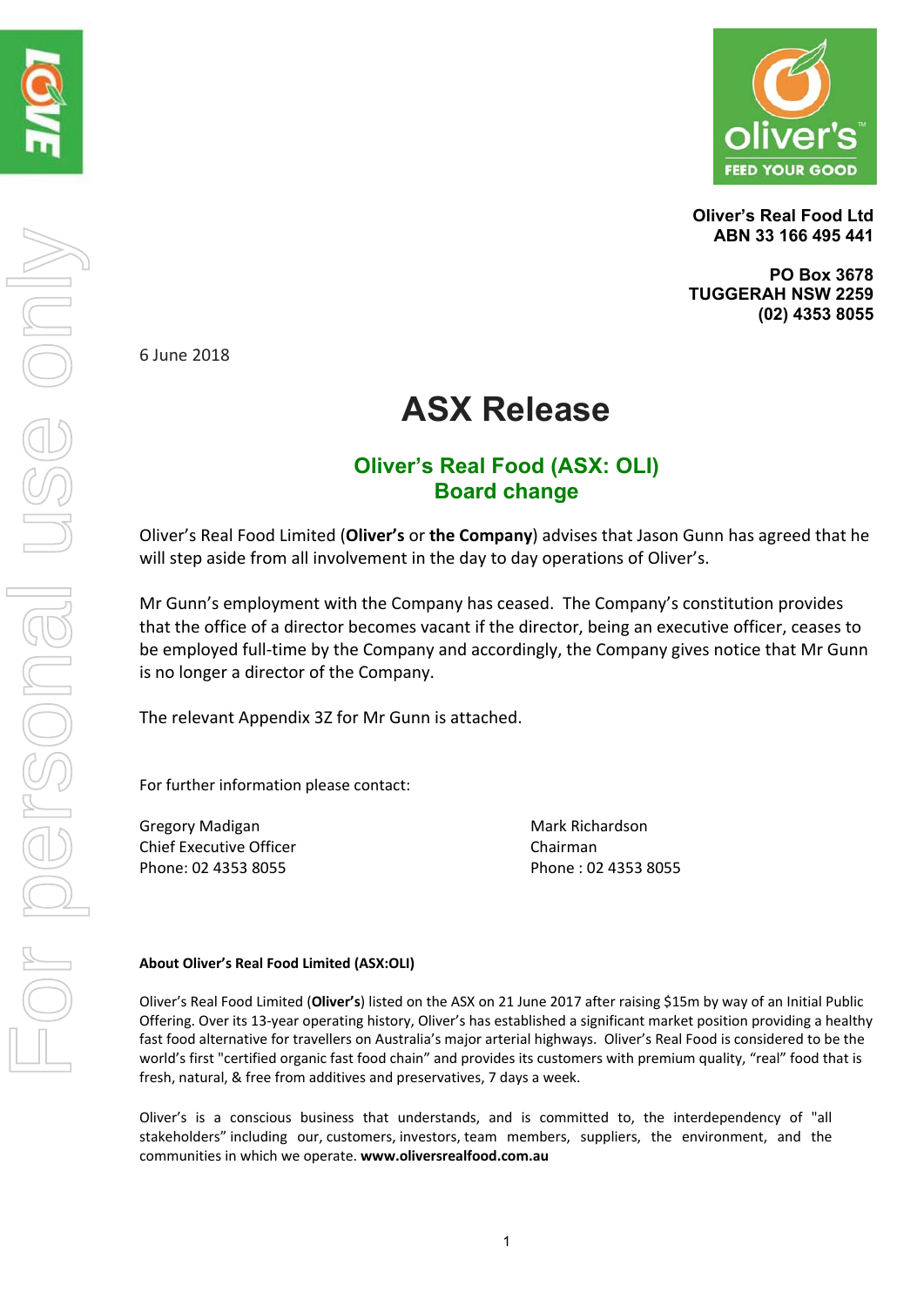*Rule 3.19A.3*

# **Appendix 3Z**

## **Final Director's Interest Notice**

Information or documents not available now must be given to ASX as soon as available. Information and *documents given to ASX become ASX's property and may be made public.*

Introduced 30/9/2001.

|                     | Name of entity Oliver's Real Food Limited |  |
|---------------------|-------------------------------------------|--|
| ABN: 33 166 495 441 |                                           |  |

We (the entity) give ASX the following information under listing rule 3.19A.3 and as agent for the director for the purposes of section 205G of the Corporations Act.

| Name of director                         | Jason Antony Gunn |
|------------------------------------------|-------------------|
| Date of last notice                      | 3 November 2017   |
| Date that director ceased to be director | 26 May 2018       |

**Part 1 – Director's relevant interests in securities of which the director is the registered holder** In the case of a trust, this includes interests in the trust made available by the responsible entity of the trust

Note: In the case of a company, interests which come within paragraph (i) of the definition of "notifiable interest of a director" should be disclosed in this part.

**Number & class of securities** 

**Direct** 

75,000 shares 1,000,000 options

<sup>+</sup> See chapter 19 for defined terms.